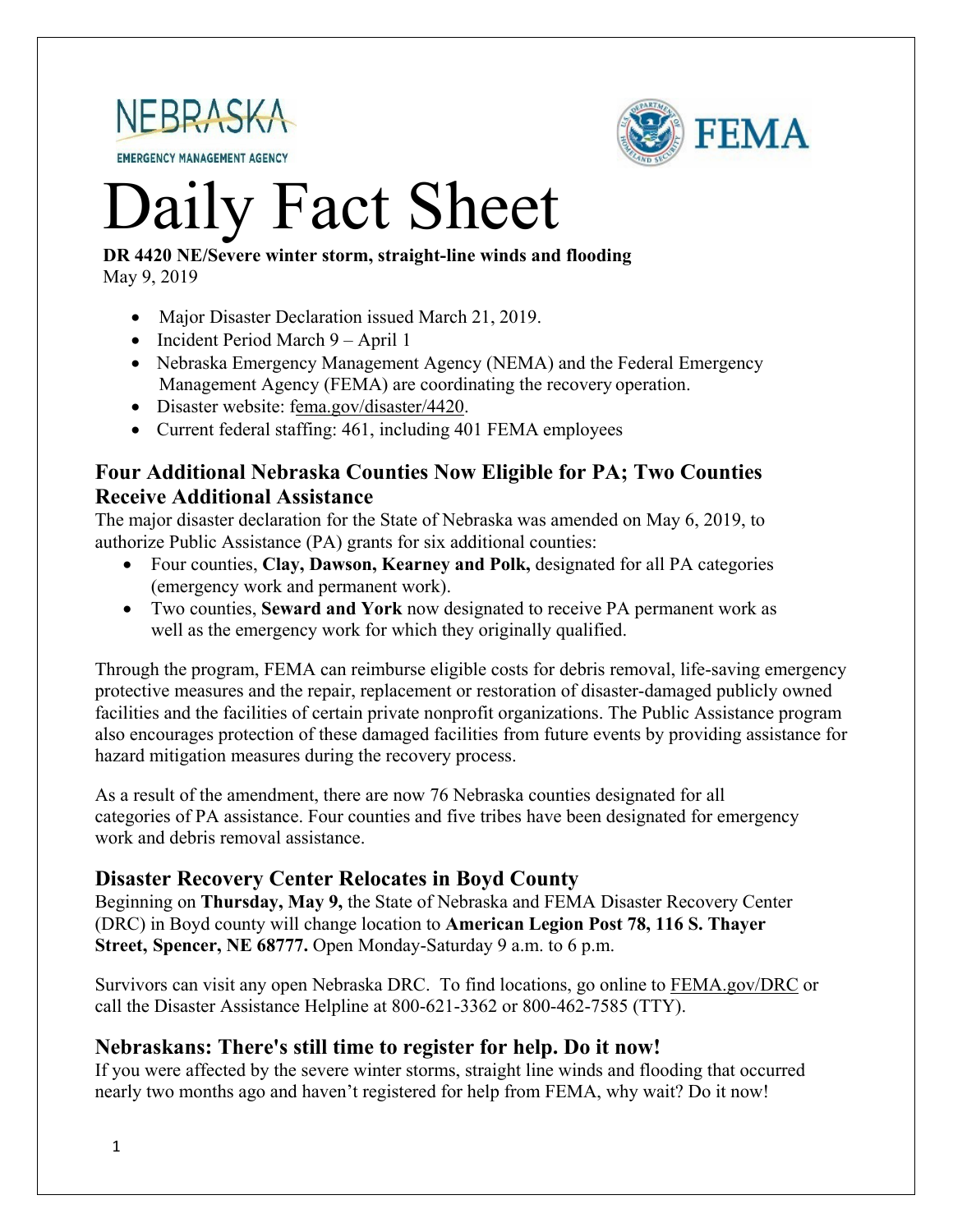Take the first step toward getting federal assistance. Don't miss out! Once you register with FEMA, you may be eligible for a federal grant to help with your recovery.

If you are a homeowner or renter with disaster-related damage in the 27 designated counties and the Santee Sioux Nation, register now before it's too late.

No matter why you did not register, do it now. Here's what to do to get the correct information:

- Go online at DisasterAssistance.gov
- Call the FEMA helpline (voice, 711 or relay service) at  $800-621-3362$ ; (call  $800-462-7585$ TTY). The toll-free lines are open 7 a.m. to 10 p.m. CDT seven days a week.
- Visit a Disaster Recovery Center. Find the center closest to you at: [www.fema.gov/drc.](http://www.fema.gov/drc)

Homeowners, renters and businesses of all sizes may also qualify for a low-interest disaster loan from the U.S. Small Business Administration (SBA). If you have questions about an SBA loan call SBA's Customer Service Center at **800-659-2955** or **800-877-8339** (**TTY**) or send an email to [disastercustomerservice@sba.gov.](mailto:disastercustomerservice@sba.gov.) Visit SBA's website at SBA.gov/disaster.

## **Check Permit Requirements Before Rebuilding**

It is important for Nebraskans to **check with local building authorities about local or state permits** that may be necessary before starting reconstruction. These may include building permits, floodplain development permits, permits for repair of septic systems, and others. To find out what state permits may be required, please visit the Nebraska Department of Natural Resources at [dnr.nebraska.gov/floodplain](https://dnr.nebraska.gov/floodplain) for a list of local floodplain management contacts.

## **Housing Resources for Disaster Survivors**

The State of Nebraska is leading a Housing Task Force in partnership with FEMA and other agencies to address housing shortages and unmet needs in Nebraska communities affected by flooding. A [fact sheet listing resources](https://edit.fema.gov/news-release/2019/04/19/fact-sheet-housing-resources-residents-nebraska-affected-march-storms-0) is posted on FEMA's disaster web page: [fema.gov/disaster/4420.](http://www.fema.gov/disaster/4420)

## **27 Counties and One Tribe Eligible for FEMA Individual Assistance** Homeowners

and renters in Antelope, Boone, Boyd, Buffalo, Burt, Butler, Cass, Colfax, Cuming, Custer, Dodge, Douglas, Hall, Howard, Knox, Madison, Nance, Nemaha, Pierce, Platte, Richardson, Saline, Sarpy, Saunders, Stanton, Thurston and Washington counties and the Santee Sioux Nation are eligible for Individual Assistance.

## **Individuals & Households Program (IHP)**

### **As of May 8**

- **5,673** applicants in designated counties have applied for FEMA Individual Assistance.
- FEMA has approved **\$21,577,943**.
- This includes **\$19,218,999** for housing assistance and **\$2,358,944** for disaster-related other needs.
- **Deadline to register for Individual Assistance is May 20.**

## **Don't Wait; Register with FEMA Now**

If you experienced losses as a result of the March flooding, don't wait for a Disaster Recovery Center to open. Register with FEMA immediately and file any insurance claims. Disaster Recovery Centers are opening in the areas affected by the disaster, but this will take time. You can register with FEMA in several ways: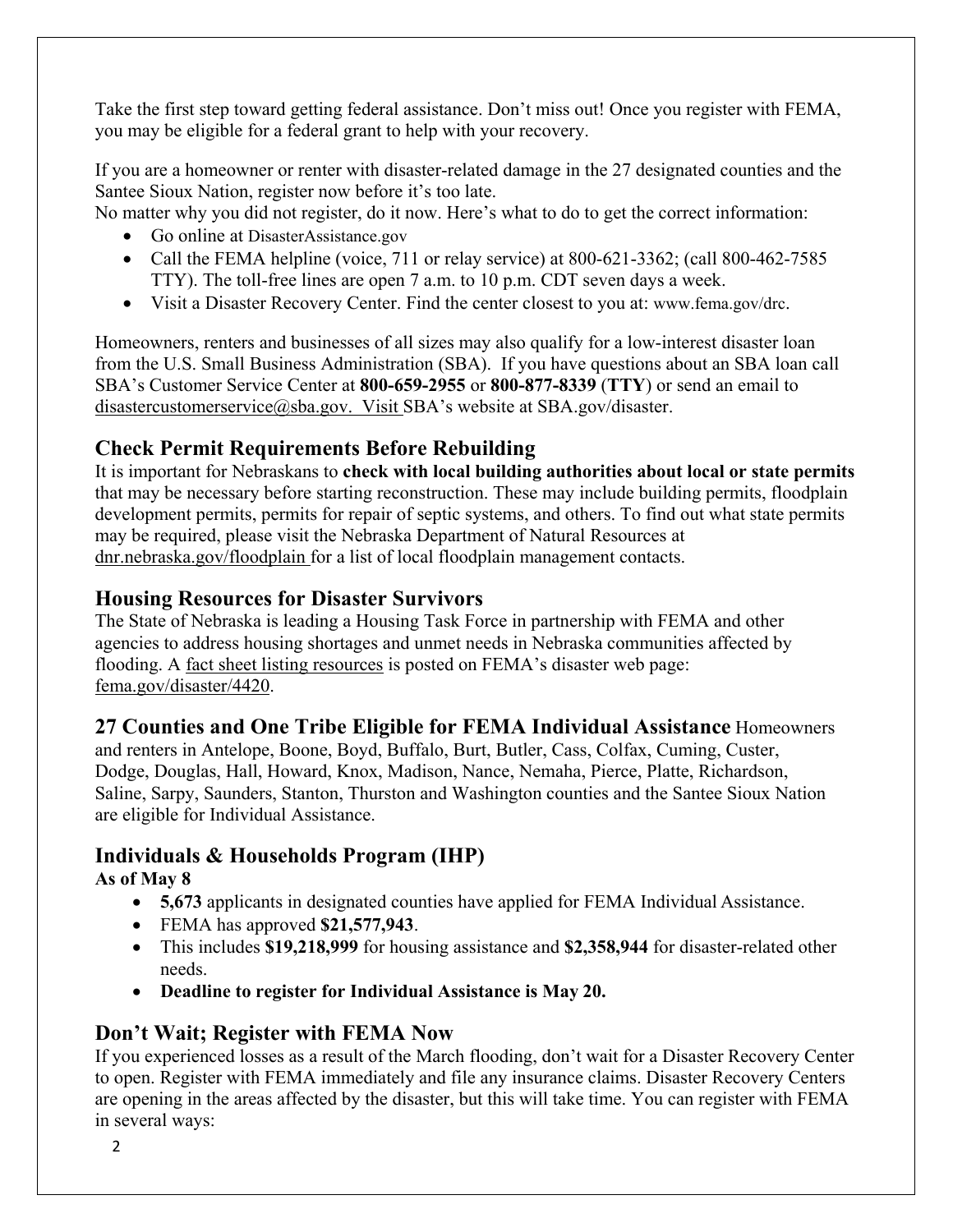• Online, visit [DisasterAssistance.gov.](https://disasterassistance.gov/) On a smart phone, use the [FEMA app.](https://www.fema.gov/mobile-app) By phone, call **800-621-3362** or **800-462-7585 (TTY)** from 7 a.m. to 10 p.m. daily. Or visit a **Disaster Recovery Center** and speak to a FEMA specialist one-on-one. To find the nearest DRC, go online to [FEMA.gov/DRC.](http://www.fema.gov/DRC)

## **FEMA Hiring Nebraskans to Work on Disaster Recovery**

FEMA is hiring Nebraskans to help with recovery efforts. Anyone interested in temporary job opportunities should go to [www.USAJobs.gov.](http://www.usajobs.gov/) The website is updated as new postings occur. Type "FEMA Local Hire" in the search box and put "Nebraska" in the location box.

## **Understanding Your FEMA Letter**

If you applied for assistance from FEMA, you will receive a letter in the mail or via email that explains the status of your application and how to respond. It is important to read the letter carefully. Your letter will include the amount of any assistance FEMA may provide and information on the appropriate use of disaster assistance funds.

• **If you have questions about the letter**, you may go online to [DisasterAssistance.gov;](http://www.disasterassistance.gov/) call the disaster assistance helpline at **800-621-3362** or **800-462-7585 (TTY)**; [or visit a](https://www.fema.gov/disaster-recovery-centers)  Disaster Recovery Center. To find center locations and hours, go online to [FEMA.gov/DRC](https://www.fema.gov/disaster-recovery-centers) or download the [FEMA mobile](https://www.fema.gov/mobile-app) app.

## **Disaster Recovery Centers Assist Survivors**

Disaster Recovery Centers are operating, or are scheduled to begin operation, in areas affected by the winter storm and flooding. More centers continue to be announced. Recovery specialists from FEMA and the U.S. Small Business Administration (SBA) will provide information on available services, explain assistance programs and help survivors complete or check the status of their applications.

**Disaster Recovery Centers are closed on Sundays**. Disaster Recovery Center locations and hours are:

- **Antelope County:** Neligh Fire Hall, 512 W. 11<sup>th</sup> St., Neligh, NE 68756. Open May 9 from 9 a.m. to 6 p.m.
- **Boyd County: American Legion Post 78, 116 S. Thayer St., Spencer, NE 68777.** Open Monday-Saturday 9 a.m. to 6 p.m. **New location opening May 9.**
- **Cuming County:** Beemer Village Clerk, 317 N. Main St., Beemer, NE 68718. Open May 9, 10 and 11 from 9 a.m. to 6 p.m.
- **Custer County:** Broken Bow United Methodist Church, 1000 S. 3<sup>rd</sup> Ave., Broken Bow, NE 68822. Open May 9, 10 and 11 from 9 a.m. to 6 p.m.
- **Dodge County:** Fremont Learning Center, 130 E. 9th St., Fremont, NE 68025. Open Monday-Saturday 9 a.m. to 6 p.m.
- **Pierce County: Pierce Fire Hall, 106 S. 1st St., Pierce, NE 68767** Open May 10, 11, 13, 14 and 15 from 9 a.m. to 6 p.m.
- **Platte County:** Eagles Club Post 1834, 3205 12<sup>th</sup> St., Columbus, NE 68601. Open May 9 and 10 from 9 a.m. to 6 p.m.
- **Sarpy County**: Twin Creek, 3802 Raynor Parkway, Suite 201, Bellevue, NE 68123. Open Monday-Saturday 9 a.m. to 6 p.m.

Survivors can visit any open center for help. To find the nearest DRC visit: [FEMA.gov/DRC,](http://www.fema.gov/DRC) or text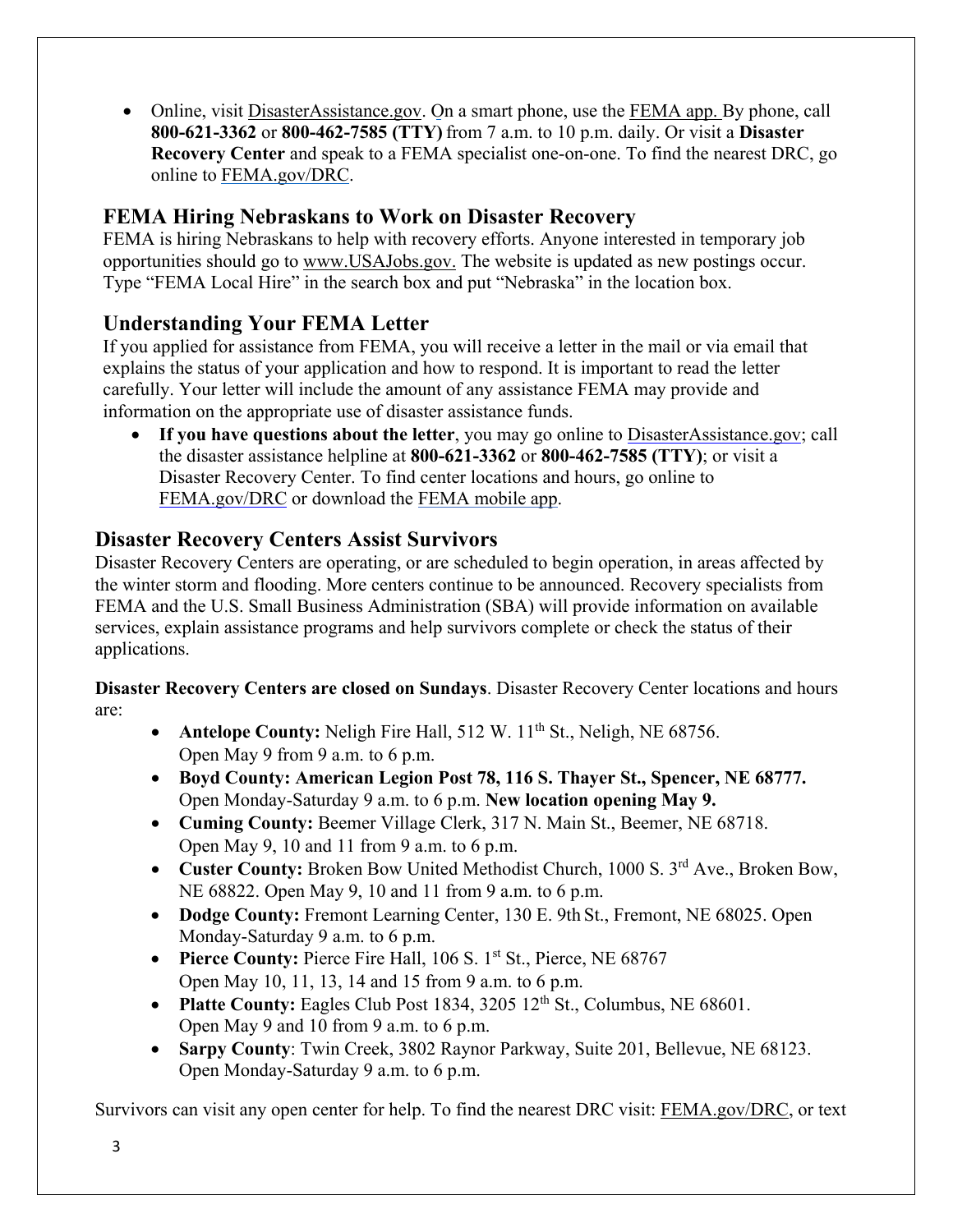**DRC** along with a ZIP code to 43362 or call the Disaster Assistance Helpline at **800-621-3362** or **800-462-7585 (TTY)**.

### **U.S. Small Business Administration (SBA) Update**

SBA has approved more than \$28.5 million in low-interest disaster loans as of May 8. For homeowners and renters, SBA has approved 498 loans for \$24,973,100; for businesses and private nonprofits, SBA has approved 25 loans for \$3,558,400. For information, businesses and residents can visit *[SBA.gov/disaster](http://www.sba.gov/disaster)*, call SBA's Customer Service Center at **800-659-2955,** or email *[disastercustomerservice@sba.gov.](mailto:disastercustomerservice@sba.gov)* TTY users may call **800-877-8339**.

SBA is operating two Disaster Loan Outreach Centers, which are permanently closing today, March 9 at 6 p.m., in Cass County in the **Plattsmouth Community/Senior Center at 308 S 18th Street, Plattsmouth, NE 68048** and in Douglas County in the **Valley Veterans Club at 111 E Front Street, Valley, NE 68064**. No appointment necessary.

### **Free Safety and Health Consultations Available to Flood-Impacted Businesses**

The Nebraska Department of Labor (NDOL) is offering free safety and health consultations to businesses in flood-impacted areas. Trained NDOL consultants are available to assist with mold remediation plans, provide safety and health assessments, identify electrical hazards, and perform overall risk assessment. The free consultations are available through the On-Site Safety and Health Consultation program. For more information go online to [dol.nebraska.gov.](https://dol.nebraska.gov/PressRelease/Details/117)

### **National Flood Insurance Program (NFIP)**

As of May 8, NFIP has received 1,028 flood insurance claims in Nebraska and issued \$4,702,345 in advance payments to policyholders. Total paid on all claims: \$25,338,125.

### **Debris Removal a Priority for Communities after Nebraska Flooding**

NEMA, the Nebraska Department of Environmental Quality (NDEQ) and FEMA are coordinating cleanup efforts in Nebraska. Debris needs to be separated into categories and placed at the curb. Debris should not block the roadway. For information, go online to the Nebraska Department of Environmental Quality at [deq.state.ne.us/.](http://www.deq.state.ne.us/)

## **Long-Term Recovery Help Grows for Nebraska Storm Survivors**

As the focus turns toward long-term recovery from the March severe winter storm, straight-line winds and flooding, survivors have many resources available from local, state and federal agencies and nonprofit organizations to assist with unmet needs.

Nebraska survivors with unmet needs may contact:

- For property clean up contact the **Crisis Clean Up Hotline: 833-556-2476**
- For all other needs of assistance call **Nebraska 211**.
- To volunteer to help, please contact **United Way of the Midlands. [Click](https://uwmidlands.galaxydigital.com/need/?s=1&need_init_id=1660) here** to view, sign up and make someone's day brighter! In state, call 2-1-1 for questions (press option 6). Or
- **Contact the Fremont Volunteer Reception Center.** Volunteer opportunities are available online at [http://signup.com/go/xynaaxZ.](http://signup.com/go/xynaaxZ?fbclid=IwAR1m90U2vgYS7ECdb6AHljMooZNkdAfb6i-7s_1hgOCf11d0oi-VMnJcMYY) The Volunteer Center is at Fremont Area United Way, 445 East 1st Street, Suite 1, Fremont. Open Monday to Saturday, 9 a.m. -5 p.m., or go online to [fremontnebraskavrc@gmail.com.](mailto:fremontnebraskavrc@gmail.com)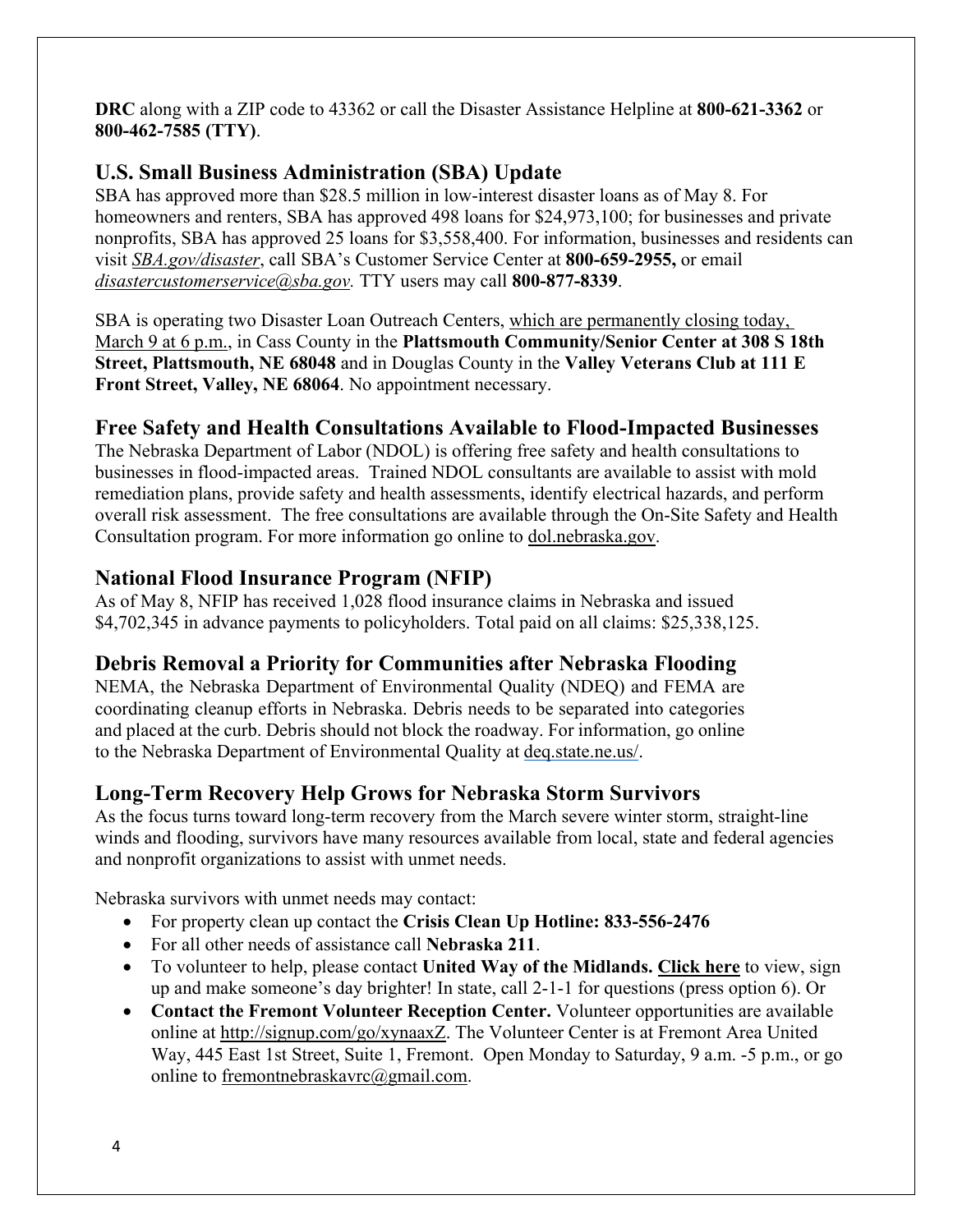## **Houses of Worship May Apply for FEMA Public Assistance Grants**

Houses of worship that sustained damage from the flooding in Nebraska may apply for grants from the Federal Emergency Management Agency (FEMA). The deadline to apply is May 20, 2019.

FEMA's Public Assistance (PA) Program provides grants to certain kinds of nonprofit organizations. More information about eligible essential and critical service providers can be found on FEMA.gov by viewing the table on page 13 of FEMA's [Public Assistance](https://www.fema.gov/media-library-data/1525468328389-4a038bbef9081cd7dfe7538e7751aa9c/PAPPG_3.1_508_FINAL_5-4-2018.pdf)  [Program and Policy Guide.](https://www.fema.gov/media-library-data/1525468328389-4a038bbef9081cd7dfe7538e7751aa9c/PAPPG_3.1_508_FINAL_5-4-2018.pdf)

The Nebraska Emergency Management Agency (NEMA) is conducting briefings for applicants. Organizations can find the schedule of briefings and information on how to apply by going online to the NEMA website: [nema.nebraska.gov/.](https://nema.nebraska.gov/)

### **Nebraska Joint Information Center**

The Nebraska Emergency Management Agency was awarded a grant for more than \$400,000 from the Federal Emergency Management Agency to make disaster-related crisis counseling services available. The crisis counseling program funds outreach workers who will be available to support emotional and psychological recoveries of Nebraskans impacted by the floods

Survivors who live in Butler, Cass, Colfax, Dodge, Douglas, Nemaha, Sarpy, Saunders, and Washington counties may call the Rural Response Hotline at 1-800-464-0258**.** Callers can get tips on how to handle disaster-related distress, along with referrals to local treatment centers, support groups and community-based organizations. **For more information see [nema.nebraska.gov.](file://fema.net/R7/DR/DR-4420-NE/EA/Planning%20and%20Products/Writers/Dale%20Bonza/DFS/nema.nebraska.gov)**

## **NFIP Increased Cost of Compliance Can Help with Rebuilding in Nebraska**

If you have a policy with the National Flood Insurance Program (NFIP) and your home was damaged extensively by March storms, you may qualify for additional coverage under your policy, under the provisions of Increased Cost of Compliance (ICC). ICC funds can help defray the costs of elevating, floodproofing, demolishing or relocating a residential structure. For more information on general flood insurance questions, contact your local floodplain administrator, NFIP at **800-427-4661**, or your insurance agent.

### **Disaster Unemployment Assistance Available**

Information about DUA can be found at [dol.nebraska.gov/UIBenefits/Programs/DUA.](https://dol.nebraska.gov/UIBenefits/Programs/DUA)

### **Assistance for Landowners, Farmers, Ranchers and Producers**

The USDA says higher limits now are available for borrowers interested in USDA's farm loans. For more information, visit [USDA Farm Service Agency.](https://www.fsa.usda.gov/)

## **USDA Natural Resource Conservation Service**

- To help manage cropland damaged by Nebraska's severe spring weather, the USDA's Natural Resources Conservation Service (NRCS) is providing **funds to plant cover crops.**
- Producers are encouraged to apply at their local USDA Service Center by May 17, 2019. After that deadline, there is a second opportunity to apply, ending June 21, 2019.
- This funding is available statewide to assist recovery work on cropland acres directly impacted by the severe weather in March. The highest priority cropland includes **land that is unable to be planted with a cash crop and/or harvested in 2019.**